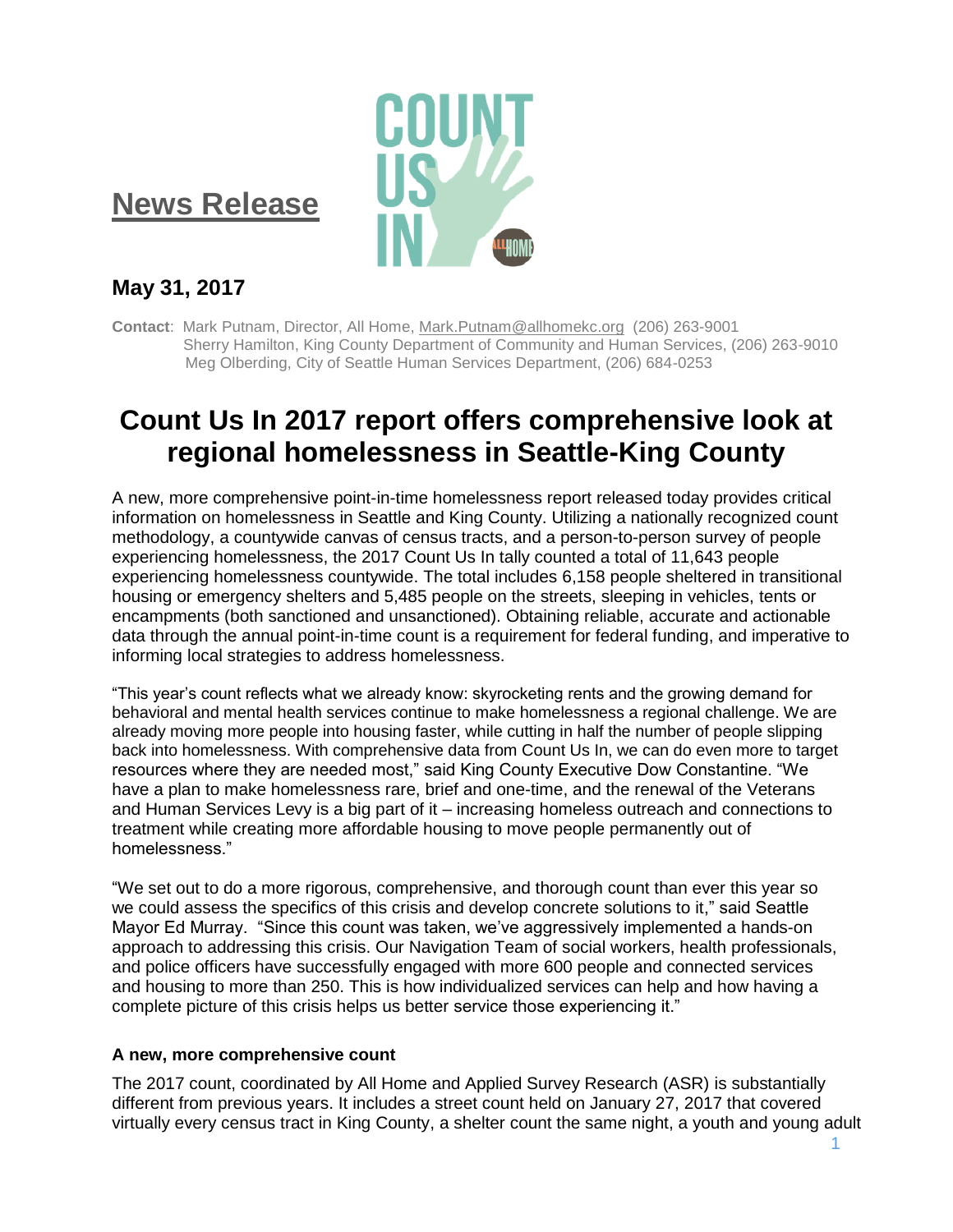count, and a person-to-person survey completed by 1,158 people reflecting a representative sample of the sheltered and unsheltered population across the county. The results of the survey can be generalized to the entire population of people experiencing homelessness with 95% confidence.

### **Homelessness in Seattle-King County includes our neighbors and friends**

The comprehensive report provides details on the people counted and the causes of homelessness. Among the findings are the following:

- **People experiencing homelessness in King County are overwhelmingly local.** Ninetyone percent are from Washington state, including 77 percent who said they were last housed in King County. Only 9 percent reported a last home address out of state.
- **History of domestic violence or partner abuse is prevalent;** 40 percent said they had experienced abuse and 7 percent said it was the current cause for their homelessness.
- **Homelessness disproportionately impacts people of color.** In all, about 55 percent of the local homeless population are people of color.
- **Half of all people surveyed reported a disabling condition,** and more than a third have two or more conditions. Most mentioned were mental illness, substance use, and Post Traumatic Stress Disorder.
- Nearly a **third are maintaining employment.**
- **Loss of job (30%), drug/alcohol problems (20%), or eviction (11%)** were the leading causes of homelessness.
- **Homelessness is not a choice. Ninety-two percent** said they would take safe and affordable housing today if it was available.
- **Rental assistance and affordable housing were the top two supports needed** to end the experience of homelessness.

"This new count is the most comprehensive to date, and confirms that homelessness is prevalent throughout the county," said Mark Putnam, Director of All Home. "People who are homeless want housing, and we are housing more people than ever. Yet the count confirms that more people are becoming homeless here. This is true wherever there is a severe lack of affordable housing."

#### **Making progress: Working to transform services and systems to move people from homeless to housed**

All Home, the City of Seattle and King County together with their partners are moving more people from homelessness to permanent housing – and doing so faster than ever.

- **Over 7,500 homeless households were housed in 2016 - a 52 percent increase from 2013 -** people are waiting fewer days to be connected to permanent housing, and fewer are returning to homelessness once housed.
- Focused regional efforts to engage homeless families are beginning to make a difference; **97 percent of homeless families were sheltered on the night of the count.**
- **New prevention efforts are helping** families and youth stay housed.
- **Flexible funding and increased diversion are quickly re-housing individuals and families**; 54% of households enrolled in diversion are successfully housed without entering shelter or other homeless housing and less than two percent return seeking homeless services.